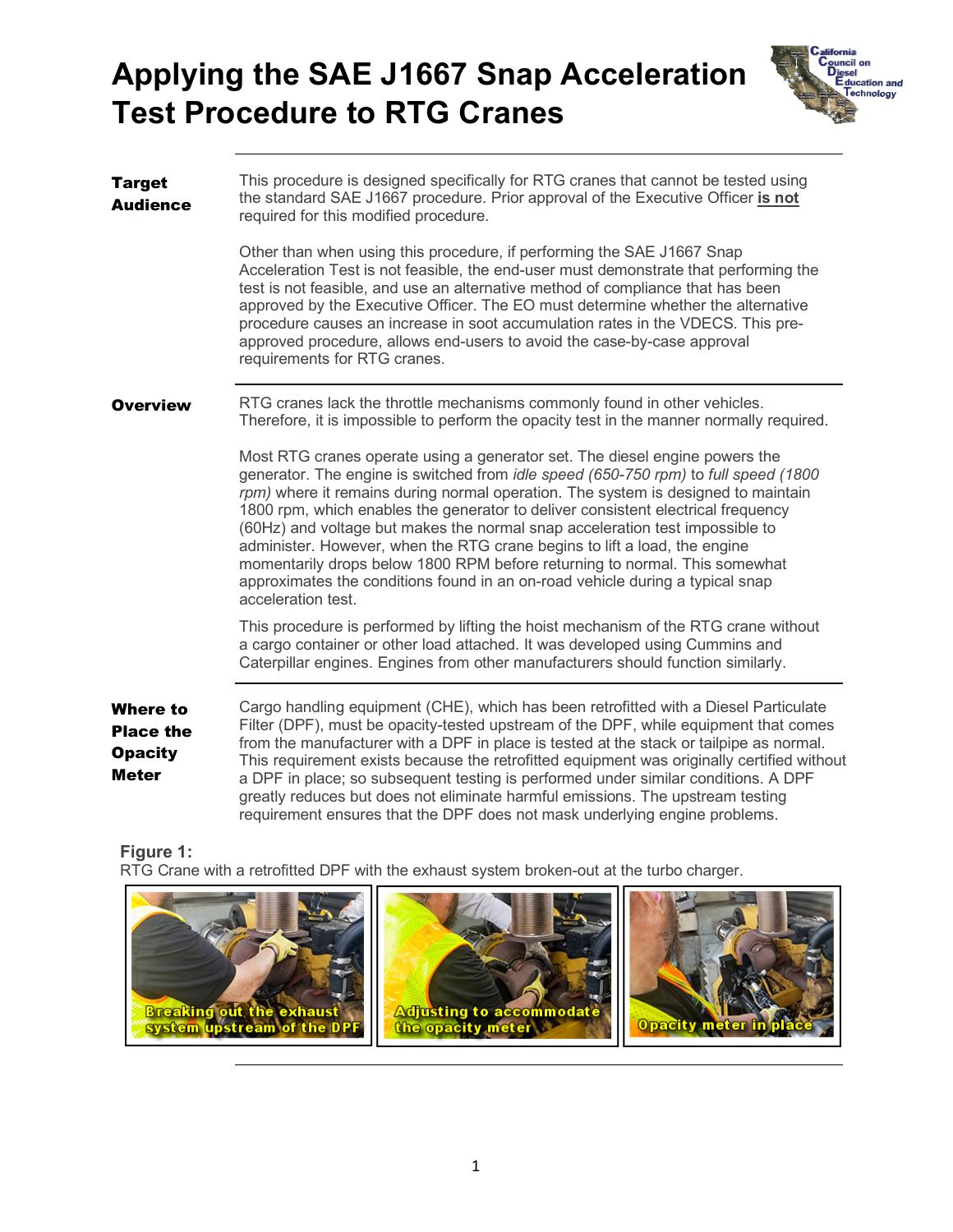## **Test Procedure to RTG Cranes Applying the SAE J1667 Snap Acceleration**



**Procedure** This procedure modifies the J1667 opacity test to be used with RTG cranes. All other aspects of the existing J1667 procedure remain in place and should be followed.

| <b>Step</b>    | <b>Action</b>                                                                                                                                                                                                                         |  |  |
|----------------|---------------------------------------------------------------------------------------------------------------------------------------------------------------------------------------------------------------------------------------|--|--|
| 1              | Start the diesel engine, and allow it to warm-up to normal operating                                                                                                                                                                  |  |  |
|                | temperature.                                                                                                                                                                                                                          |  |  |
|                | Typically, 10 to 15 minutes<br>Operating the crane often expedites reaching normal temperature                                                                                                                                        |  |  |
| $\overline{2}$ | Once the engine is at normal operating temperature, lower the hoist                                                                                                                                                                   |  |  |
|                | mechanism to a low position.                                                                                                                                                                                                          |  |  |
|                | During the test, you will lift the hoist mechanism without a cargo<br>container or other weight attached                                                                                                                              |  |  |
| 3              | Attach the opacity testing device as required by the SAE J1667 procedure.                                                                                                                                                             |  |  |
|                | DPF Retrofit: Attach opacity test equipment upstream of the DPF<br>DPF OEM: Attach opacity test equipment at the stack or exhaust<br>pipe (downstream of the DPF)                                                                     |  |  |
| $\overline{4}$ | On the opacity meter, press the Start Button or respond to the prompts to<br>begin the test and to start each snap (varies by device).                                                                                                |  |  |
| 5              | Perform the snap: Lift the crane hoist mechanism for 1-4 seconds at full<br>speed.                                                                                                                                                    |  |  |
|                | This simulates fully depressing the throttle on an on-road vehicle                                                                                                                                                                    |  |  |
| 6              | Stop lifting, and wait 5 to 45 seconds (target 8 to 10 seconds).                                                                                                                                                                      |  |  |
|                | Engine should return to normal unloaded RPM (1800 RPM)<br>If the hoist mechanism is too high to complete the next lifting snap,<br>$\bullet$<br>lower it to a convenient position at a safe speed                                     |  |  |
| $\overline{7}$ | Repeat steps 5 and 6 for a total of six cycles (three purge & three test).                                                                                                                                                            |  |  |
|                | The three test cycles must be completed within two minutes of the<br>purge cycles                                                                                                                                                     |  |  |
| 8              | End the snap acceleration test.                                                                                                                                                                                                       |  |  |
| 9              | Calculate results based on the nearest two of the three test readings, and<br>retain the test results for your records.                                                                                                               |  |  |
|                | As of this writing, only the Wager 7500 Smoke Meter performs<br>CHE calculation automatically. All other opacity meters average all<br>three test values; so the calculation for CHE equipment will need to<br>be performed manually. |  |  |
|                | See the next page for test criteria and failure instructions.                                                                                                                                                                         |  |  |